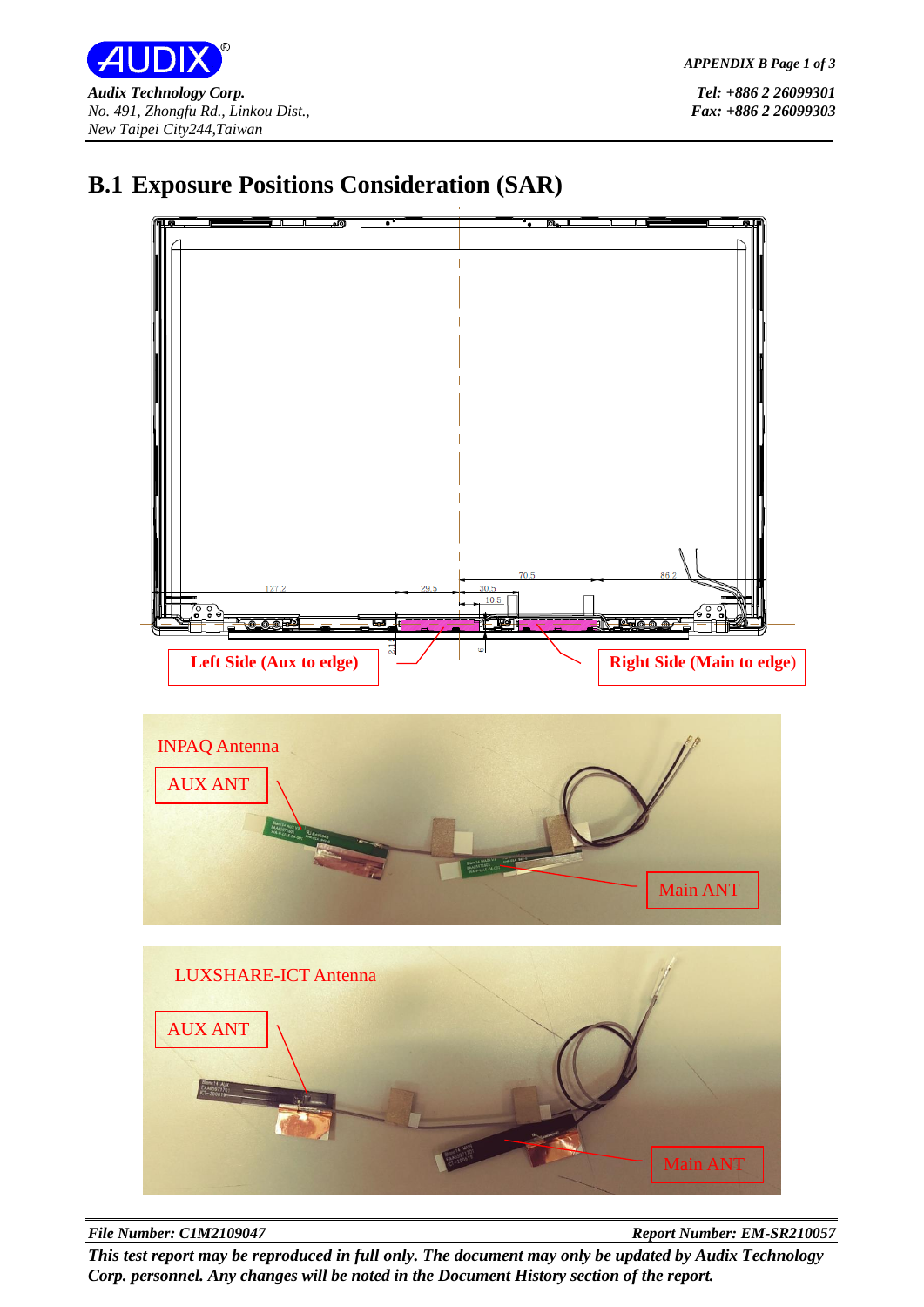

*APPENDIX B Page 2 of 3*

## **B.2 SARMEASUREMENT**

Test Position: Bottom Side



Test Position: Screen Side



*File Number: C1M2109047 Report Number: EM-SR210057 This test report may be reproduced in full only. The document may only be updated by Audix Technology Corp. personnel. Any changes will be noted in the Document History section of the report.*